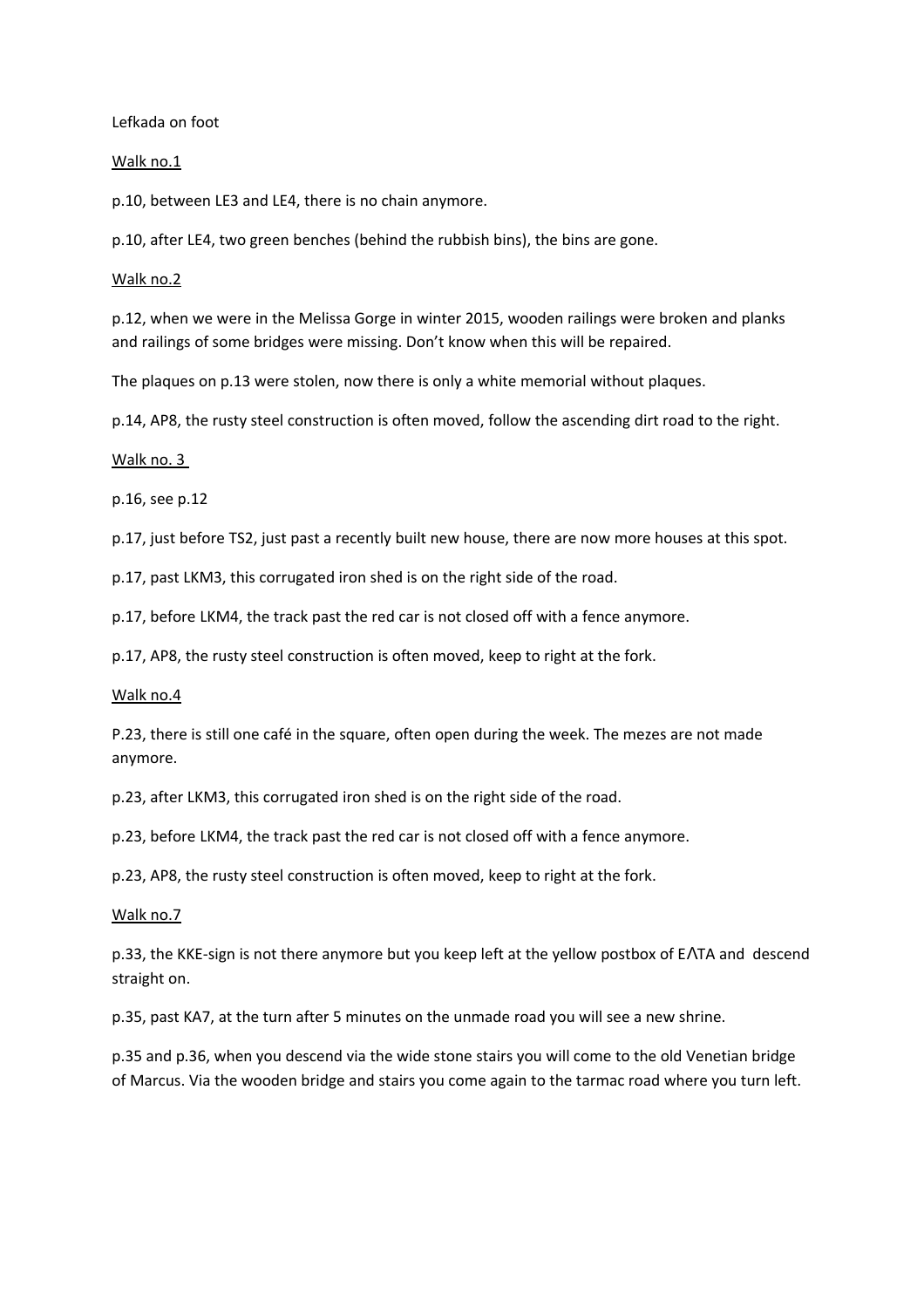### Walk no. 8

p.38, REK5. Here the old monopati has changed into in unmade road. You follow this road that ends at the church of Ag. Konstantinos. Here you see to the left of the church the old steps with the iron rail going up. Go up and you will come again to the unmade road. Turn left and where the unmade road turns sharp left in the direction of the church you see at the right side of the bend the old monopati going straight on. Follow this monopati.

### Walk no.9

p.43, before EG2, the (the 'first' has to be deleted) paved track on the left is indicated with a red arrow.

## New 9A (over 2 hours)

p.43, follow walk no.9 until EG5. You're on the plateau near the church of Ag.Donatos, on the tarmac road turn right. A little bit further stay on the tarmac road to the left. You follow the tarmac road for about half an hour until you see after a bend to the left a quarry in the distance. A short distance past this bend you will see on your right hand side a blue and a red dot that mark the start of the track down. You follow this descending track for about 45 minutes until you come onto the tarmac road near Englouvi. Here you turn left, a little bit further down at the shrine turn right and at the green gate turn sharp left and further down along the track you will come to where you started the walk.

## Walk no.10

p.48, the distance is 11km instead of 19km.

p.49, you see a sharp turn to the left going up hill by a rusty old yellow sign and a blue spot. Take this left hand track.

p.50, after EN5, you see a red and blue dot on the same stone.

p. 51, after EN6, You pass the church of Ag.Vlasios on the right and you follow the track around to the right. After a few more minutes you come to an olive grove straight in front of you, continue straight on the track in to the olive grove ignoring the track to the right. After another few minutes the track splits, keep left and after a minute the track stops. There are tall cypress trees to your left and an olive grove in front of you to the right. Go into the olive grove, blue dot on a rock, and make your way through the olive grove, straight on but dropping down 2 or 3 terraces to the right as you make your way through. There are regular blue dots on trees and stones through this olive grove. You will come to a large rock with a blue dot and a small stony stream crossing (with water in the winter), cross over this. The track narrows and continues through cypress trees (closely packed), there are blue dots along the way. After 2-3 minutes the track will go down and you will come to a larger stream (with water in the winter) with large rocks. Cross over and follow the track up through trees for a few minutes. At the top the area becomes more open and you will see some old olive trees to your right. Continue on the track following the blue dots through young cypress trees and gradually you descend to the right and across another small stream (with water in the winter) you will come to an open field with olive trees. After this the track becomes wider and clearer and you continue straight on this track. After about 5mins you will see 2 new houses on your left.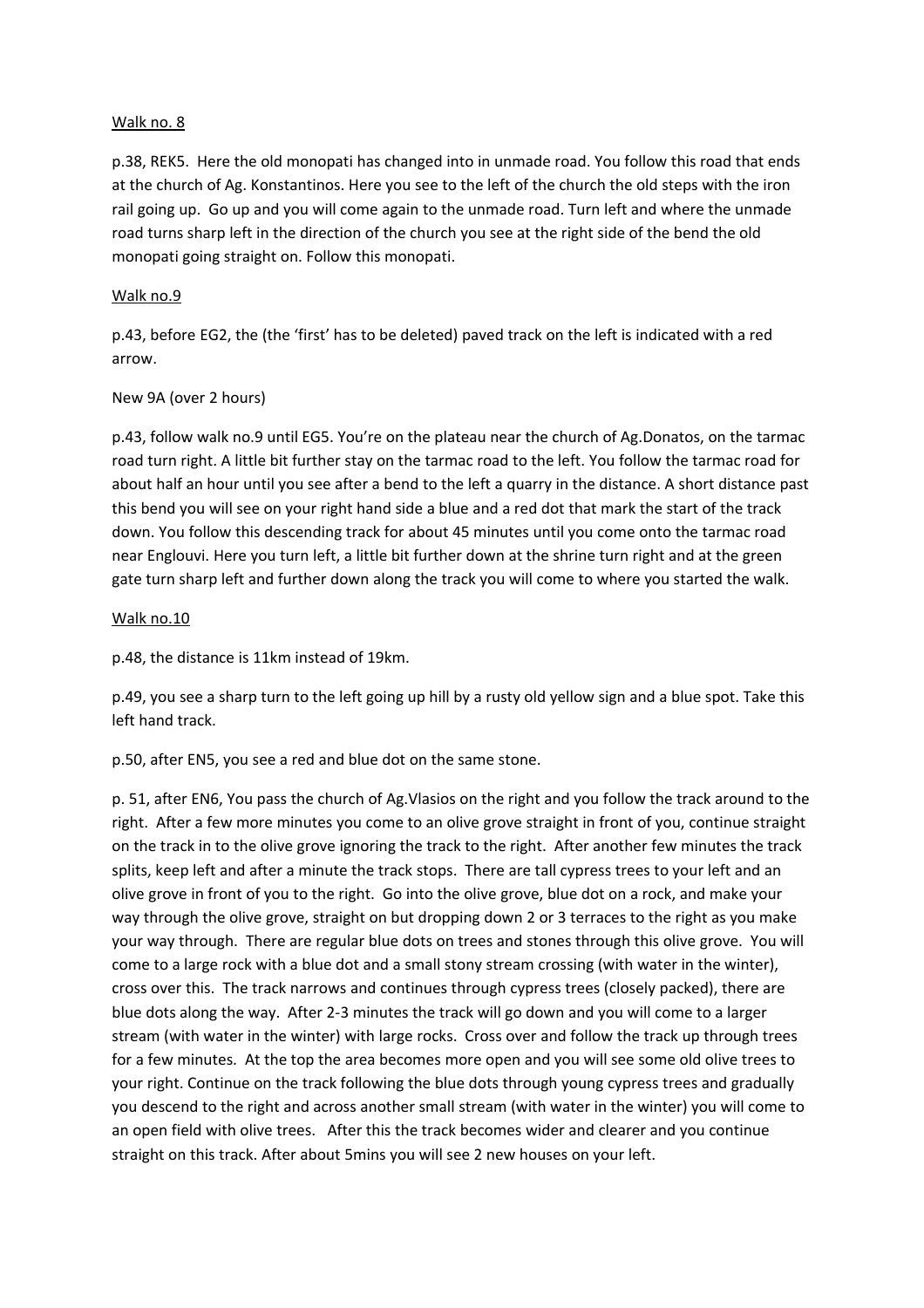### Walk no.12

Picture p.57, this path doesn't exist anymore.

p.57, past EN6, see remark p.51

p.58/59, We didn't have time yet to check the part between N11-N12 and N13.

### Walk no. 13/14

p.62, after KL1, no gate for animals anymore.

New route for walk no.13:

A beautiful path through a wood has been cleaned. This path starts at the Red Monastery, Kokkini Ekklisia KR5 and at KR12 you follow the original walk again. In this way the walk is about 1 hr and 15 minutes shorter.

This short cut is easy to follow, there are blue, red and orange marks. From the main entrance of the monastery you walk straight on, one step down and you keep right. You go down about 3 fields with the woods on your right. After a few minutes you see the entrance into the wood. Follow the path through the wood and after about 20 minutes you come out of the wood. Turn right, at the next fork you keep the main track to the left and after about 10 minutes you see a path to the right towards a brick shed. This is KR12 of the original walk.

#### Walk no 15

p.68, the turn to the right at the yellow house is indicated with KTHMA ΓΑΖΗΣ PATISSERIE sign.

Walk no.16

p.70, see p.68

p.71, in the square of Katouna a kafeneion opens in summer.

Walk no.17

p.73, see p.71

p.73, after LP5, the track to the right is a paved track.

p.75, the last part of the path at LP10 is overgrown. You can avoid this path by staying on the main road at the corrugated iron shed. A few minutes later you turn left onto the track. Keep left at two forks and a little further you see the waterfall on your left hand side and after that the original track from the left (LP11). So now straight on.

Walk no.18

p.76, see p.71

p.76, LK5-LK6, there is another track to the right before but often it is closed by a chain.

Walk no. 19